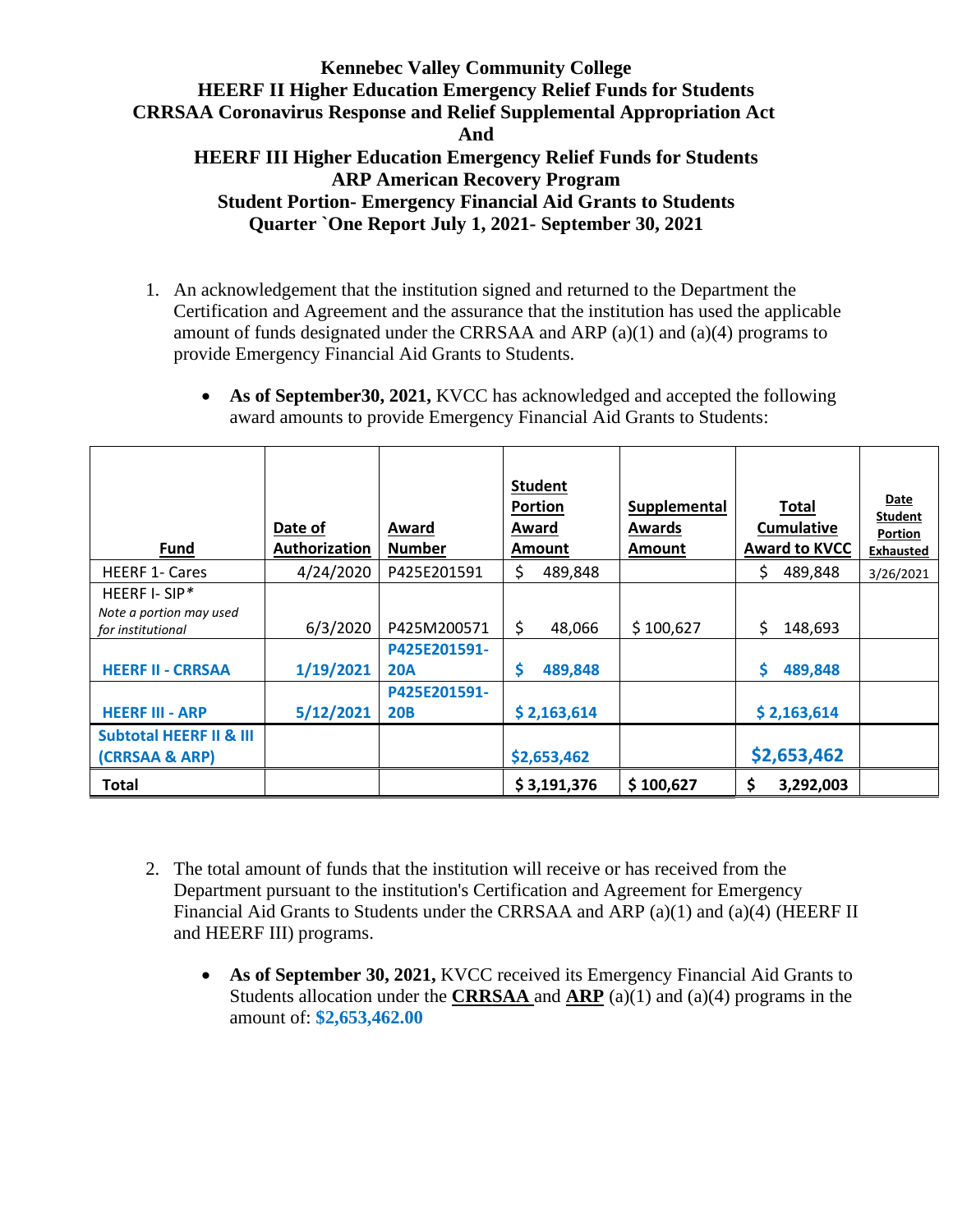## **Kennebec Valley Community College HEERF II Higher Education Emergency Relief Funds for Students CRRSAA Coronavirus Response and Relief Supplemental Appropriation Act And HEERF III Higher Education Emergency Relief Funds for Students ARP American Recovery Program**

**Student Portion- Emergency Financial Aid Grants to Students Quarter `One Report July 1, 2021- September 30, 2021**

- **3.** The total amount of Emergency Financial Aid Grants distributed to students under the **CRRSAA** and **ARP** (a)(1) and (a)(4) (HEERF II and HEERF III programs:
	- **As of September 30, 2021,** KVCC distributed to students its Emergency Financial Aid Grants to Students allocation under the **CRRSAA** and **ARP** (a)(1) and (a)(4) programs in the amount of: **\$1,575,088.00**

| <b>Fund</b>                                                     | Award<br><b>Number</b>     | <b>Total</b><br><b>Cumulative</b><br>Award to<br><b>KVCC</b> | <b>Student</b><br><b>Distributions</b><br>QTR <sub>4</sub><br>4/1/2021<br>6/30/2021 | <b>Student</b><br><b>Distributions</b><br>QTR <sub>1</sub><br>$7/1/2021$ -<br>9/30/2021 | <b>Total</b><br><b>Distributions</b> |
|-----------------------------------------------------------------|----------------------------|--------------------------------------------------------------|-------------------------------------------------------------------------------------|-----------------------------------------------------------------------------------------|--------------------------------------|
| <b>HEERF I- Cares</b>                                           | P425E201591                | \$<br>489,848                                                | \$                                                                                  | \$                                                                                      | \$<br>489,848                        |
| <b>HEERF I-SIP</b>                                              | P425M200571                | \$<br>148,693                                                | \$<br>7,000                                                                         | \$                                                                                      | \$<br>7,000                          |
| <b>HEERF II - CRRSAA</b>                                        | P425E201591-<br><b>20A</b> | \$<br>489,848                                                | \$94,500                                                                            | \$382,088                                                                               | \$476,588                            |
| <b>HEERF III - ARP</b>                                          | P425E201591-<br><b>20B</b> | \$2,163,614                                                  | \$19,000                                                                            | \$1,079,500                                                                             | \$1,098,500                          |
| <b>Subtotal HEERF II &amp;</b><br><b>III (CRRSAA &amp; ARP)</b> |                            | \$2,653,462                                                  | \$113,500                                                                           | \$1,461,588                                                                             | \$1,575,088                          |
| <b>Total HEERF</b>                                              |                            | \$<br>3,292,003                                              | \$<br>120,500                                                                       | \$1,461,588                                                                             | \$2,071,936                          |

- 4. The estimated total number of students at the institution that are eligible to receive Emergency Financial Aid Grants to Students under the **CRRSAA** and **ARP** (a)(1) and (a)(4) programs as of September 30, 2021
	- KVCC estimated the total number of eligible students to be 1,961
- 5. The total number of students who have received an Emergency Financial Aid Grant to students under the **CRRSAA** and **ARP** (a)(1) and (a)(4) programs.
	- As of September 30, 2021, the total number of students who have received an Emergency Financial Aid Grant to students under the **CRRSAA** and **ARP** (a)(1) and (a)(4) programs is: **853**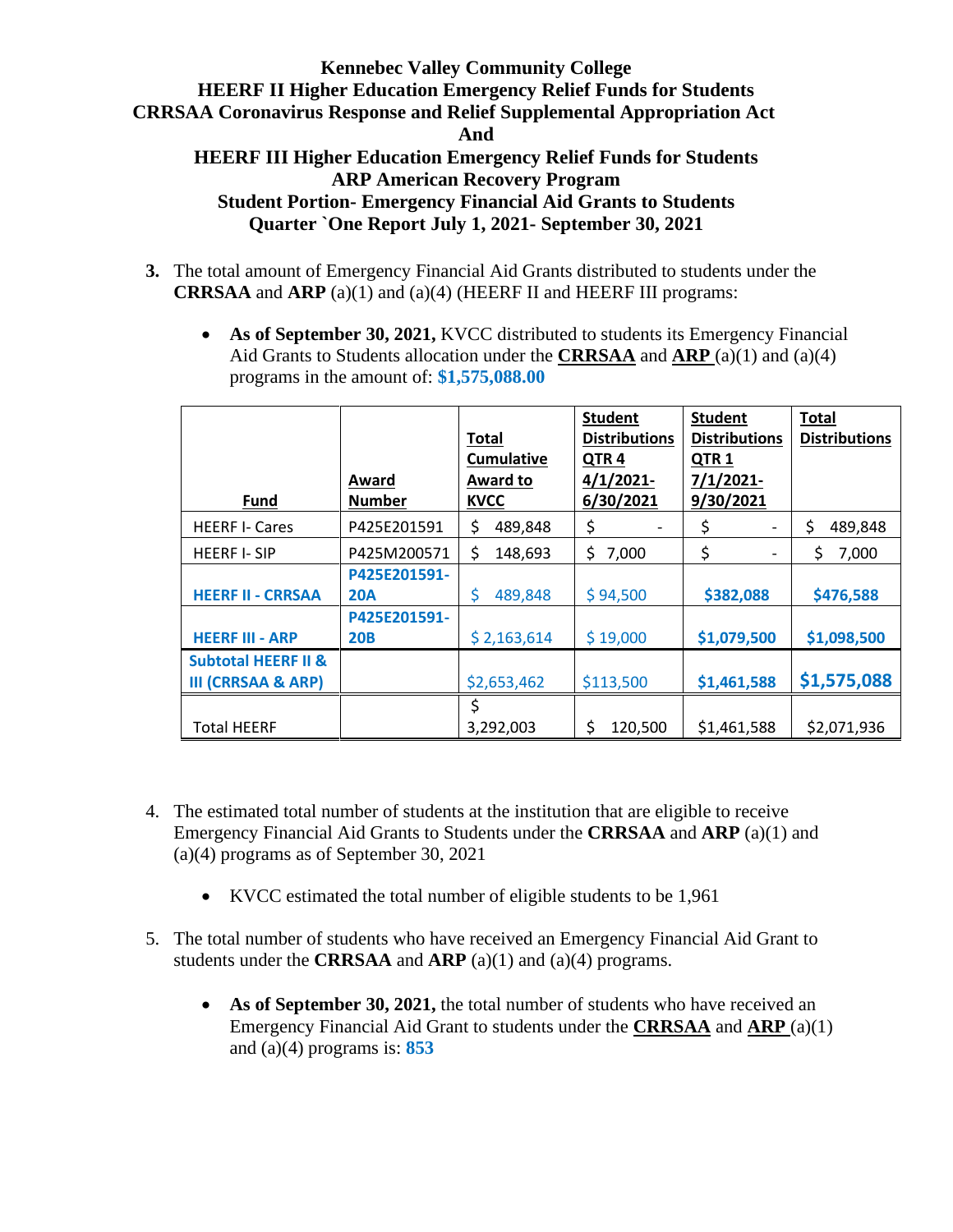#### **Kennebec Valley Community College HEERF II Higher Education Emergency Relief Funds for Students CRRSAA Coronavirus Response and Relief Supplemental Appropriation Act And**

#### **HEERF III Higher Education Emergency Relief Funds for Students ARP American Recovery Program Student Portion- Emergency Financial Aid Grants to Students Quarter `One Report July 1, 2021- September 30, 2021**

| <b>Fund</b>                    | Award<br><b>Number</b> | <b>Total</b><br><b>Cumulative</b><br><b>Award to KVCC</b> | Number of<br><b>Distributions</b><br>QTR4<br>$4/1/2021$ -<br>6/30/2021 | <b>Number of</b><br><b>Distributions</b><br>QTR <sub>1</sub><br>$7/1/2021$ -<br>9/30/2021 | <b>Total Number</b><br>$\underline{\mathsf{of}}$<br><b>Distributions</b> |
|--------------------------------|------------------------|-----------------------------------------------------------|------------------------------------------------------------------------|-------------------------------------------------------------------------------------------|--------------------------------------------------------------------------|
| <b>HEERF 1- Cares</b>          | P425E201591            | \$<br>489,848.00                                          | 0                                                                      | 0                                                                                         | 656                                                                      |
| <b>HEERF I-SIP</b>             | P425M200571            | \$<br>148,693.00                                          | 8                                                                      | 0                                                                                         | 8                                                                        |
|                                | P425E201591-           |                                                           |                                                                        |                                                                                           |                                                                          |
| <b>HEERF II - CRRSAA</b>       | <b>20A</b>             | Ś<br>489,848                                              | 111                                                                    | 290                                                                                       | 401                                                                      |
|                                | P425E201591-           |                                                           |                                                                        |                                                                                           |                                                                          |
| <b>HEERF III - ARP</b>         | <b>20B</b>             | \$2,163,614                                               | 22                                                                     | 430                                                                                       | 452                                                                      |
| <b>Subtotal HEERF II &amp;</b> |                        |                                                           |                                                                        |                                                                                           |                                                                          |
| <b>III (CRRSAA &amp; ARP)</b>  |                        | \$2,653,462                                               | 133                                                                    | 720                                                                                       | 853                                                                      |
| <b>Total</b>                   |                        | \$<br>3,292,003                                           | 141                                                                    | 720                                                                                       | 1,517                                                                    |

6. The method(s) used by the institution to determine which students receive Emergency Financial Aid Grants and how much they would receive under the CRRSAA and ARP  $(a)(1)$  and  $(a)(4)$  programs.

KVCC began distributing CRRSAA funds to students in May 2021 following eligibility criteria as it has been updated and conveyed to higher education institutions. During the grant quarter ending September 30, 2021 the following three methods were used to encourage applications and determine award amounts:

## **1. Summer Semester 2021 May 13, 2021- August 6, 2021:**

# HOW ARE ARP/CRRSAA GRANT RECIPIENTS SELECTED?

KVCC students who are enrolled in the current semester and have financial concerns are encouraged to complete an ARP/CRRSAA Grant application.

Applications will be prioritized based on "exceptional need." Exceptional need will be determined as a student receiving a Federal Pell Grant during the semester of the ARP Grant application.

A FAFSA on file is the only practicable way for an institution to determine the student's need.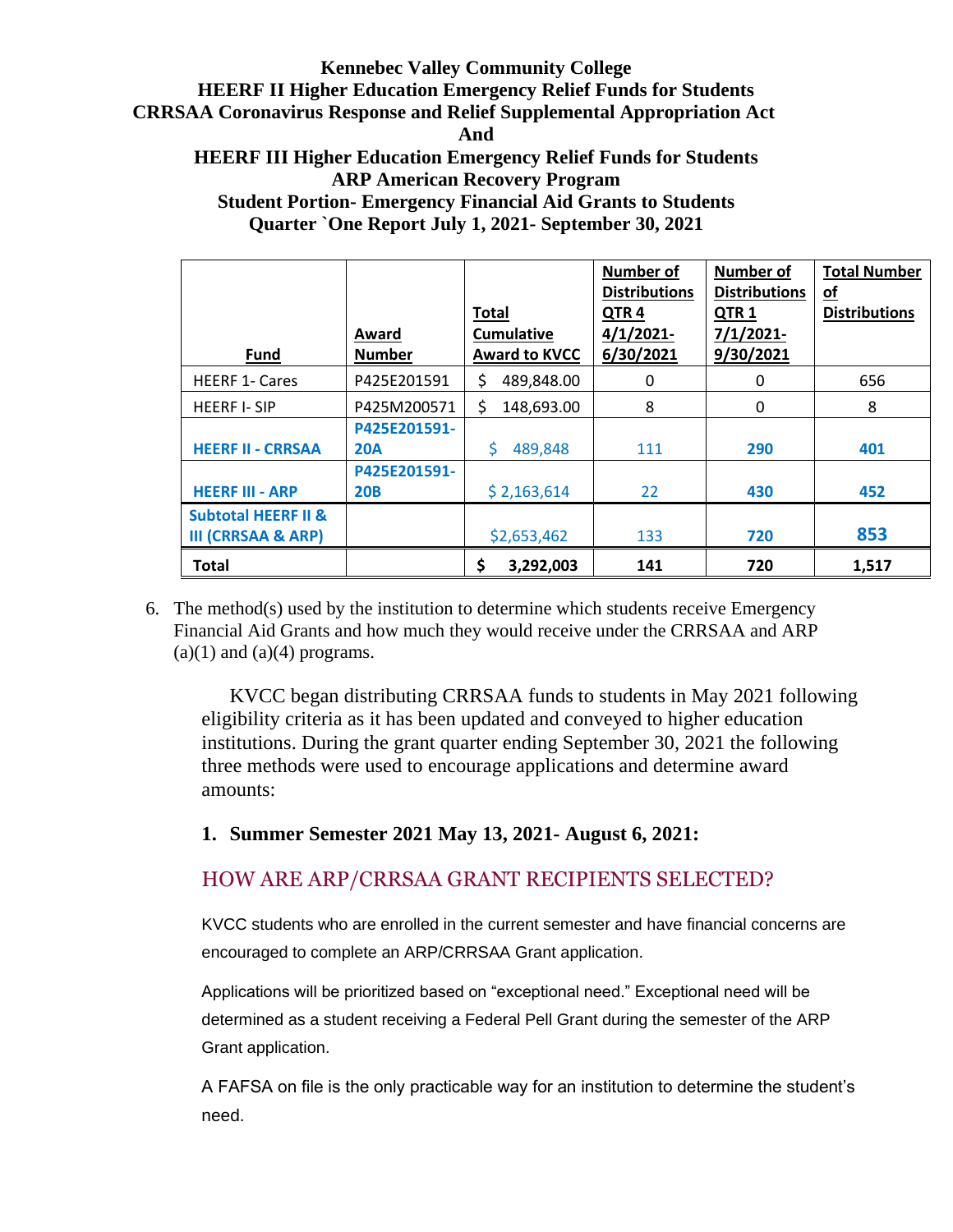# **Kennebec Valley Community College HEERF II Higher Education Emergency Relief Funds for Students CRRSAA Coronavirus Response and Relief Supplemental Appropriation Act And**

## **HEERF III Higher Education Emergency Relief Funds for Students ARP American Recovery Program Student Portion- Emergency Financial Aid Grants to Students Quarter `One Report July 1, 2021- September 30, 2021**

In cases where a FAFSA is not available, the information available on the application will be used to determine and document need. Need factors that may be considered include:

- Receiving a Federal Pell Grant during 2020-2021 academic year,
- Being a dependent student whose guardian experienced a significant income change due to a layoff, business closure, or who has experienced a reduction in work hours due to the coronavirus.
- Being an independent student who had a significant income change due to a layoff, business closure, or who has experienced a reduction in work hours due to the coronavirus.
- Being a student with an overdue student account balance that was generated after March 13. 2020.

# I AM AN INTERNATIONAL STUDENT, DO I QUALIFY?

Students who are refugees, asylum seekers, Deferred Action for Childhood Arrival (DACA) recipients, other DREAMers, and similar undocumented students qualify for ARP (HEERF III) student grants.

# HOW DO I APPLY?

To apply, KVCC students must sign into the myKVCC Student Portal and complete The American Rescue Plan (ARP) Act Grant application located in the "Finances" tab

# WHAT IS THE MAXIMUM AMOUNT I MAY RECEIVE?

Qualified student applicants demonstrating "exceptional need" through Federal Pell Grant eligibility at the time of the application will be granted up to \$1,000.

Qualified student applicants determined to be eligible without demonstrating "exceptional need" through Federal Pell Grant eligibility at the time of the application will be granted up to \$500.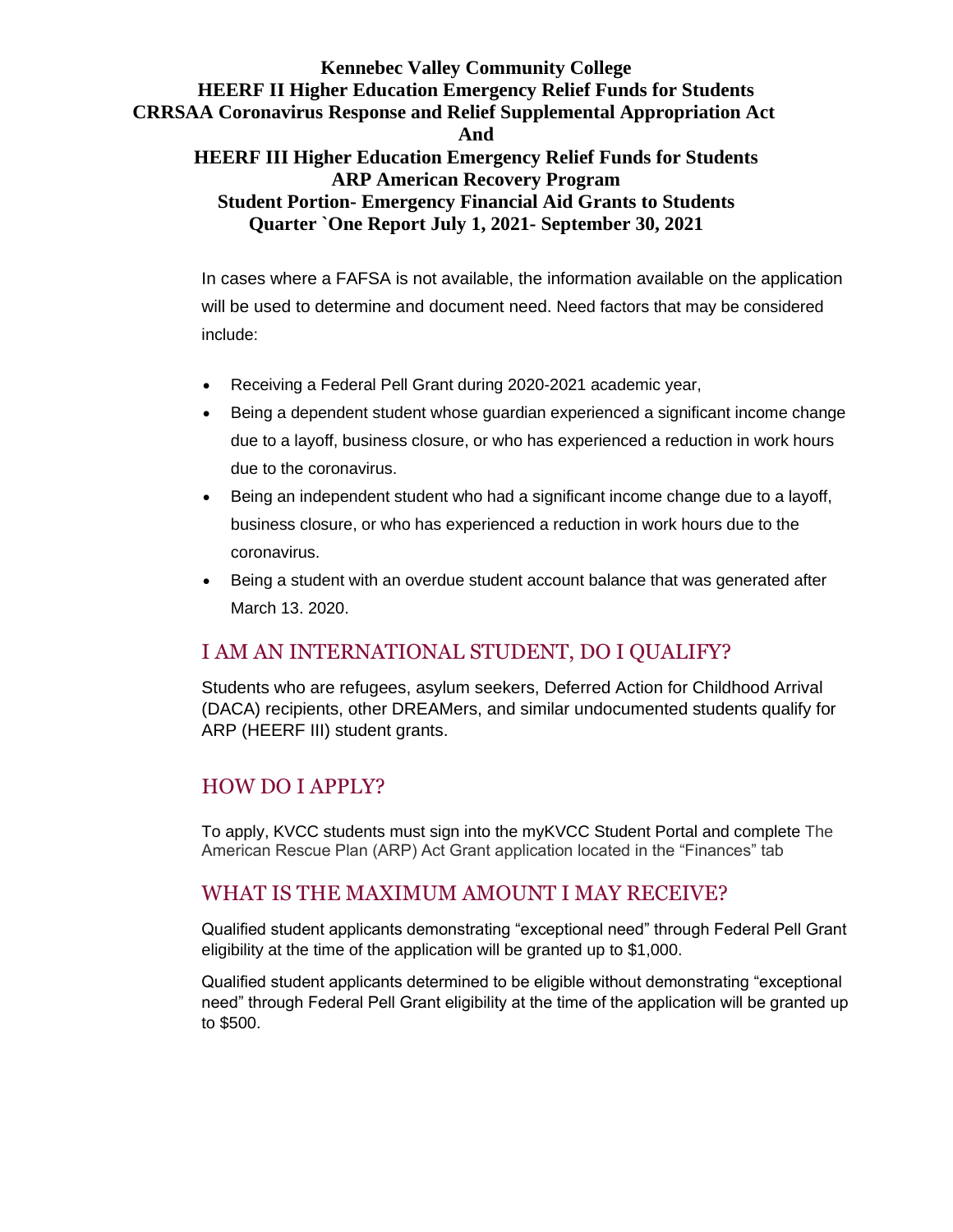**Quarter `One Report July 1, 2021- September 30, 2021**

## **2. Email Invitation to Students with an overdue student account balance that was generated after March 13. 2020:**

In August 2021, KVCC emailed 273 current and former students that had an outstanding student account balance (excluding fall 2021 charges) generated after March 13, 2021. Approximately half of the email recipients completed an application. The maximum award was predetermined to be the total outstanding balance up to \$6,000. Awards ranged from \$75.00-\$5,499 with an average student award of \$1,000.30.

Kennebec Valley Community College has received one-time funding from the federal government under the Higher Education Emergency Relief Fund (HEERF) to assist current and former students who owe tuition and fee balances that were incurred for classes between March 13, 2020 and June 30, 2021. These are grant funds that do not require any repayment on your part. We are contacting you to provide you with this opportunity to take care of your outstanding balance. Please apply by August 17, 2021.

To apply the funds to your balance owed to the College, you must consent to do so. If you wish to use this one-time federal funding to cover your outstanding KVCC charges, please complete the very brief application linked below.

#### **[HEERF GRANT APPLICATION](https://nam11.safelinks.protection.outlook.com/?url=https%3A%2F%2Fwww.kvcc.me.edu%2Fadmissions-financial-aid%2Ftuition-aid%2Fheerf-grant-application%2F&data=04%7C01%7CMWebb%40kvcc.me.edu%7C3204abdf86ad4aaf918b08d94e13372b%7C25eb78d160a04eb4aa539f80c186b3e5%7C0%7C0%7C637626666733547611%7CUnknown%7CTWFpbGZsb3d8eyJWIjoiMC4wLjAwMDAiLCJQIjoiV2luMzIiLCJBTiI6Ik1haWwiLCJXVCI6Mn0%3D%7C1000&sdata=5RSXQM30PxcGE12jIqqW6dJP9Yt%2BhKEIauo5JX9NmL4%3D&reserved=0)**

By completing the application, you are consenting to authorize KVCC to use funds received under the Federal Higher Education Emergency Relief Fund (HEERF) to pay your outstanding balance owed to KVCC.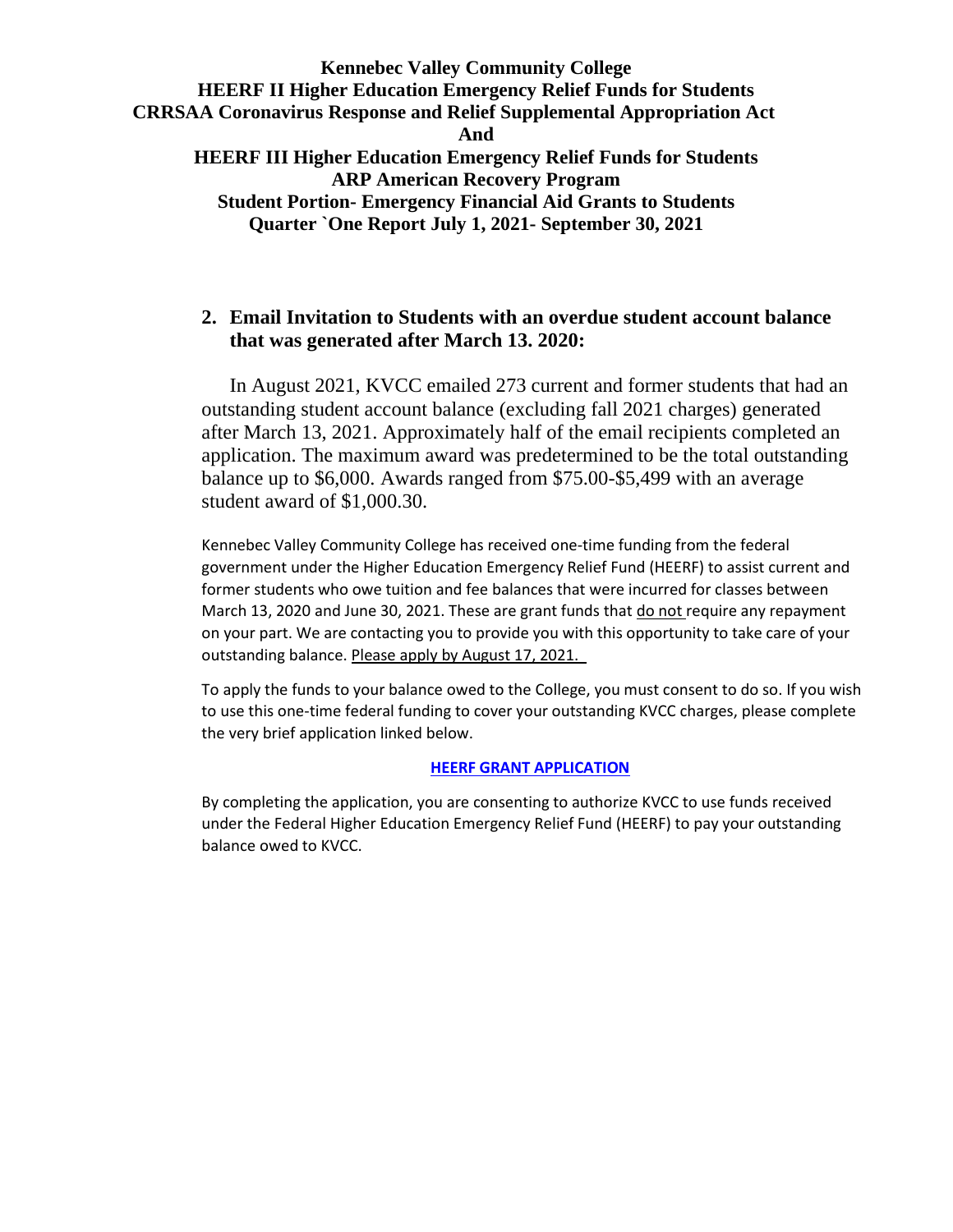#### **3. Fall Semester 2021 ARP/CRRSAA Application FAQs September 15- September 30, 2021 (and beyond the period of this quarterly report):**

The American Rescue Plan (ARP) Act (also referred to as: HEERF/CRRSAA/Cares Act) Frequently Asked Questions:

#### **HOW ARE CRRSAA GRANT RECIPIENTS SELECTED?**

KVCC students who are enrolled in the current semester and have financial concerns are encouraged to complete an ARP Grant application.

Applications will be prioritized based on "exceptional need." Exceptional need will be determined as a student receiving a Federal Pell Grant during the semester of the ARP Grant application.

A FAFSA on file is the only practicable way for an institution to determine the student's need.

In cases where a FAFSA is not available, the information available on the application will be used to determine and document need. Need factors that may be considered include:

- Receiving a Federal Pell Grant during 2021-2022 academic year,
- · Being a dependent student whose guardian experienced a significant income change due to a layoff, business closure, or who has experienced a reduction in work hours due to the coronavirus.
- Being an independent student who had a significant income change due to a layoff, business closure, or who has experienced a reduction in work hours due to the coronavirus.
- . Being a student with an overdue student account balance that was generated after March 13, 2020.

#### I AM AN INTERNATIONAL STUDENT, DO I QUALIFY?

Students who are refugees, asylum seekers, Deferred Action for Childhood Arrival (DACA) recipients, other DREAMers, and similar undocumented students qualify for ARP (HEERF III) student grants.

#### **HOW DO I APPLY?**

To apply, KVCC students must sign into the myKVCC Student Portal and complete The American Rescue Plan (ARP) Act Grant application located under the "Finances" tab.

#### WHAT IS THE MAXIMUM AMOUNT I MAY RECEIVE?

Qualified student applicants demonstrating "exceptional need" through Federal Pell Grant eligibility at the time of the application will be granted up to \$3,000.

Qualified student applicants determined to be eligible without demonstrating "exceptional need" through Federal Pell Grant eligibility at the time of the application will be granted up to \$1,500.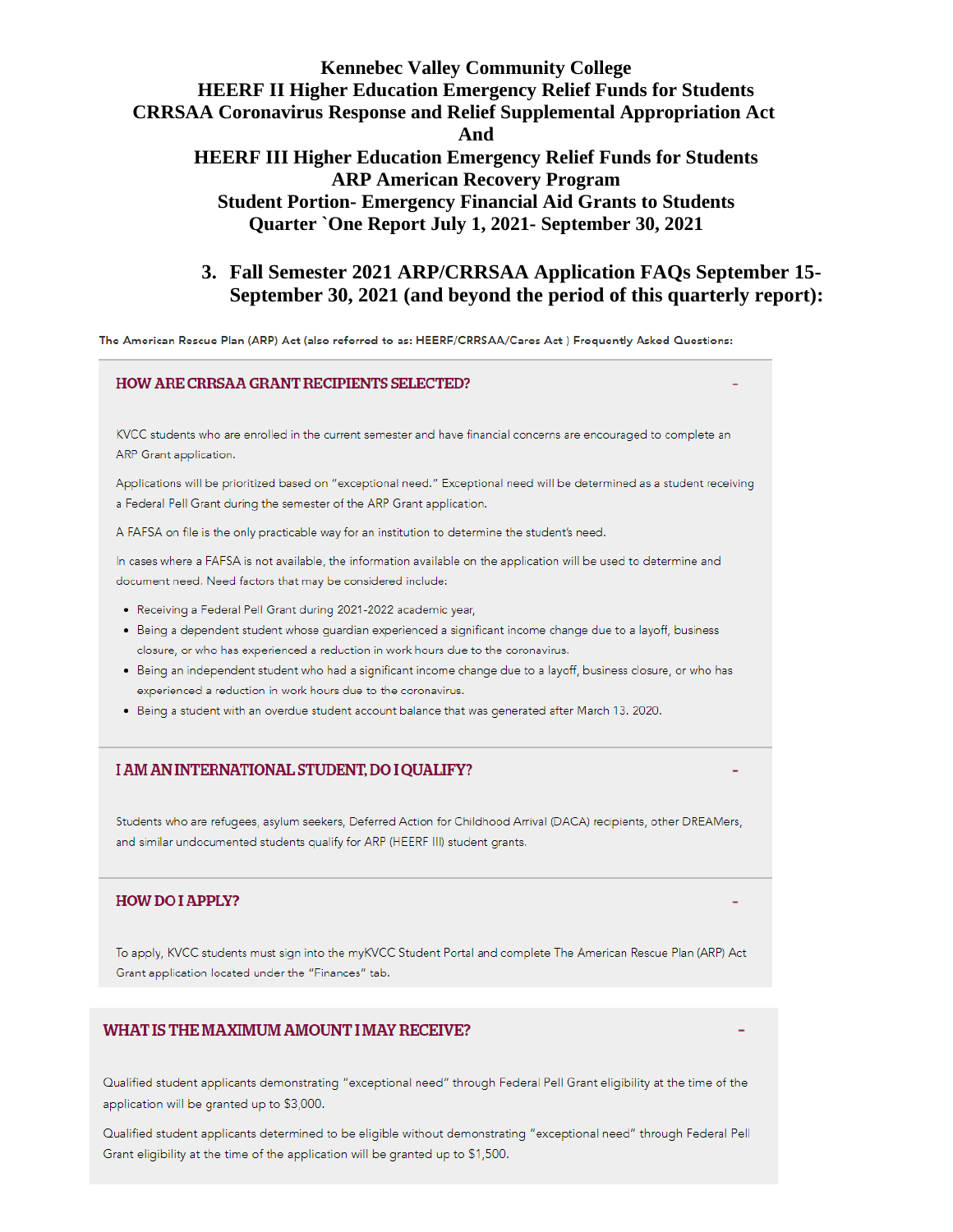- 7. Any instructions, directions, or guidance provided by the institution to students concerning the CRRSAA and ARP Emergency Financial Aid Grants.
	- **ARP/CRRSAA/HEERF website FAQs: ARP Grants - [KVCC \(me.edu\)](https://www.kvcc.me.edu/admissions-financial-aid/tuition-aid/aid-programs/arp-grants/)**

Home > Admissions & Financial Aid > Tuition & Aid > Aid Programs > ARP Grants

# **ARP GRANTS**

#### **AMERICAN RESCUE PLAN (ARP) ACT GRANTS**

The American Rescue Plan (ARP) Act passed by Congress and signed by the President on March 11, 2021 included \$17M for the colleges of the Maine Community College System to provide emergency financial aid grants to their students for expenses related to the disruption of campus operations due to coronavirus.

ARP Act emergency funds may be used for any component of students cost of attendance or for emergency costs that arise due to the coronavirus, such as tuition and fees, food, housing, course materials, technology, health care (including mental health) and child-care expenses.

The ARP Act requires that institutions prioritize students with exceptional need, such as students eligible to receive a Federal Pell Grant. This will be completed through a common application process at each institution.

The American Rescue Plan (ARP) Act (also referred to as: HEERF/CRRSAA/Cares Act) Frequently Asked Questions:

| <b>HOW ARE CRRSAA GRANT RECIPIENTS SELECTED?</b>        |   |
|---------------------------------------------------------|---|
| I AM AN INTERNATIONAL STUDENT, DO I QUALIFY?            | ۰ |
| <b>HOW DO I APPLY?</b>                                  |   |
| WHEN WILL GRANT APPLICATIONS BE REVIEWED?               | ٠ |
| <b>HOW OFTEN ARE APPLICATIONS REVIEWED?</b>             |   |
| HOW WILL I RECEIVE FUNDS, IF I AM AWARDED AN ARP GRANT? |   |
| WHAT IS THE MAXIMUM AMOUNT I MAY RECEIVE?               |   |
| <b>MAY I APPLY MORE THAN ONCE?</b>                      |   |
| WILL I NEED TO PAY BACK APR ACT GRANT FUNDS?            |   |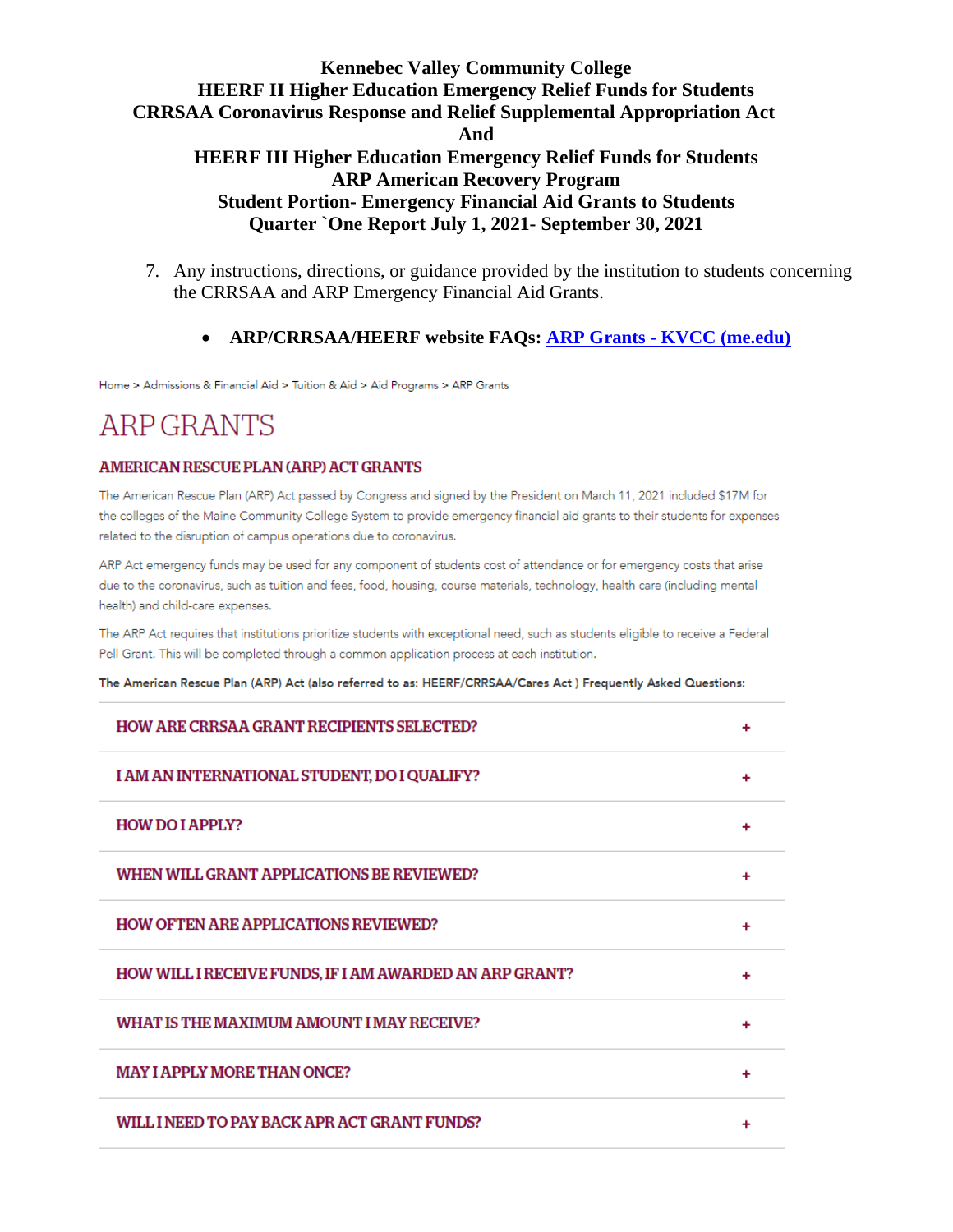**Quarter `One Report July 1, 2021- September 30, 2021**

• **May 19, 2021 email to summer enrolled students:**

**From:** Michelle Webb **Sent:** Wednesday, May 19, 2021 10:18 AM **To:** summer enrolled students @kvcc.me.edu **Subject:** Coronavirus Response and Relief Supplemental Appropriations Act (CRRSAA) – Student Emergency Relief Grant Response First Last ID Number

I am writing to inform you of a KVCC student resource that you may be eligible to receive.

## **Coronavirus Response and Relief Supplemental Appropriations Act (CRRSAA) – Student Emergency Relief Grants**

The Coronavirus Response and Relief Supplemental Appropriations (CRRSA) Act passed by Congress and signed by the President on December 27, 2020 included \$4.37M for the colleges of the Maine Community College System to provide emergency financial aid grants to their students for expenses related to the disruption of campus operations due to coronavirus.

Students who have been adversely impacted financially by the coronavirus pandemic may be eligible for funds granted to institutions of higher education through the Higher Education Emergency Relief Fund II established by the CRRSAA Act. CRRSA Act emergency relief grants may be used for any component of students' cost of attendance or for emergency costs that arise due to the coronavirus, such as tuition and fees, food, housing, course materials, technology, health care (including mental health) and child-care expenses.

**Please visit the [KVCC CRRSAA Grant page](https://www.kvcc.me.edu/admissions-financial-aid/tuition-aid/aid-programs/crrsaa-grants/) to review the following Frequently Asked Questions:**

- HOW ARE CRRSAA GRANT RECIPIENTS SELECTED?
- HOW DO I APPLY?
- HOW WILL I RECEIVE FUNDS, IF I AM AWARDED A CRRSAA GRANT?
- WHAT IS THE MAXIMUM AMOUNT I MAY RECEIVE?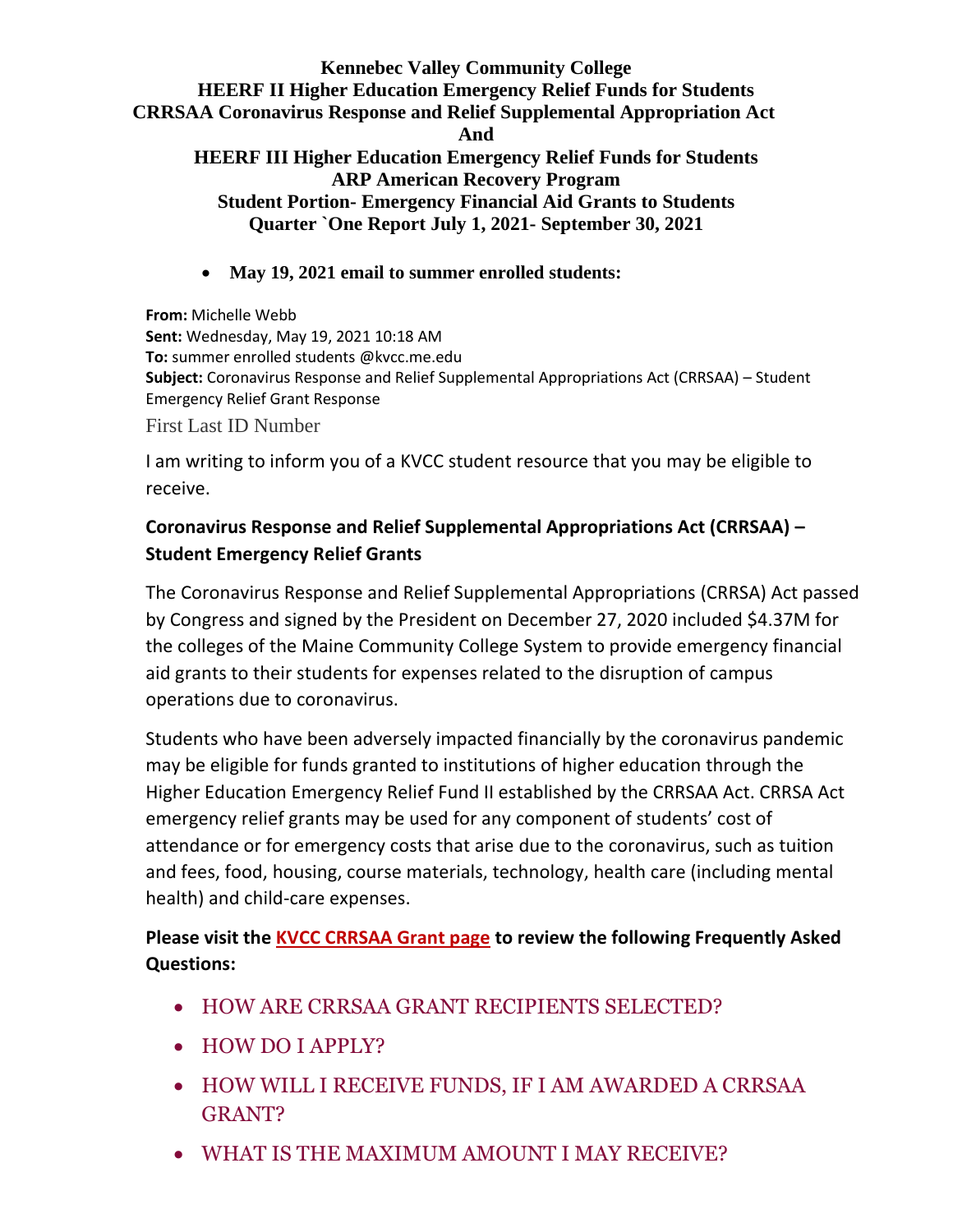- MAY I APPLY MORE THAN ONCE?
- WILL I NEED TO PAY BACK CRRSAA GRANT FUNDS?

**<https://www.kvcc.me.edu/admissions-financial-aid/tuition-aid/aid-programs/crrsaa-grants/>**

I wish you the best in your summer studies!

Michelle Webb Director of Resource Development, KVCC Executive Director, KVCC Foundation Kennebec Valley Community College 92 Western Avenue Fairfield ME 04937

## • **June 18, 2021 ARP Act email to summer enrolled students:**

**From:** Michelle Webb **Sent:** Friday, June 18, 2021 12:18 PM **To:** summer enrolled students @kvcc.me.edu> **Subject:** KVCC American Rescue Plan (ARP) Act Student Emergency Relief Grant Information

First Last ID Number

I am writing to inform you of a KVCC student resource that you may be eligible to receive:

## **American Rescue Plan (ARP) Act Student Emergency Relief Grants**

The American Rescue Plan (ARP) Act passed by Congress and signed by the President on March 11, 2021 included \$17M for the colleges of the Maine Community College System to provide emergency financial aid grants to their students for expenses related to the disruption of campus operations due to coronavirus.

ARP Act emergency funds may be used for any component of students cost of attendance or for emergency costs that arise due to the coronavirus, such as tuition and fees, food, housing, course materials, technology, health care (including mental health) and child-care expenses.

The ARP Act requires that institutions prioritize students with exceptional need, such as students eligible to receive a Federal Pell Grant. This will be completed through a common application process at each institution.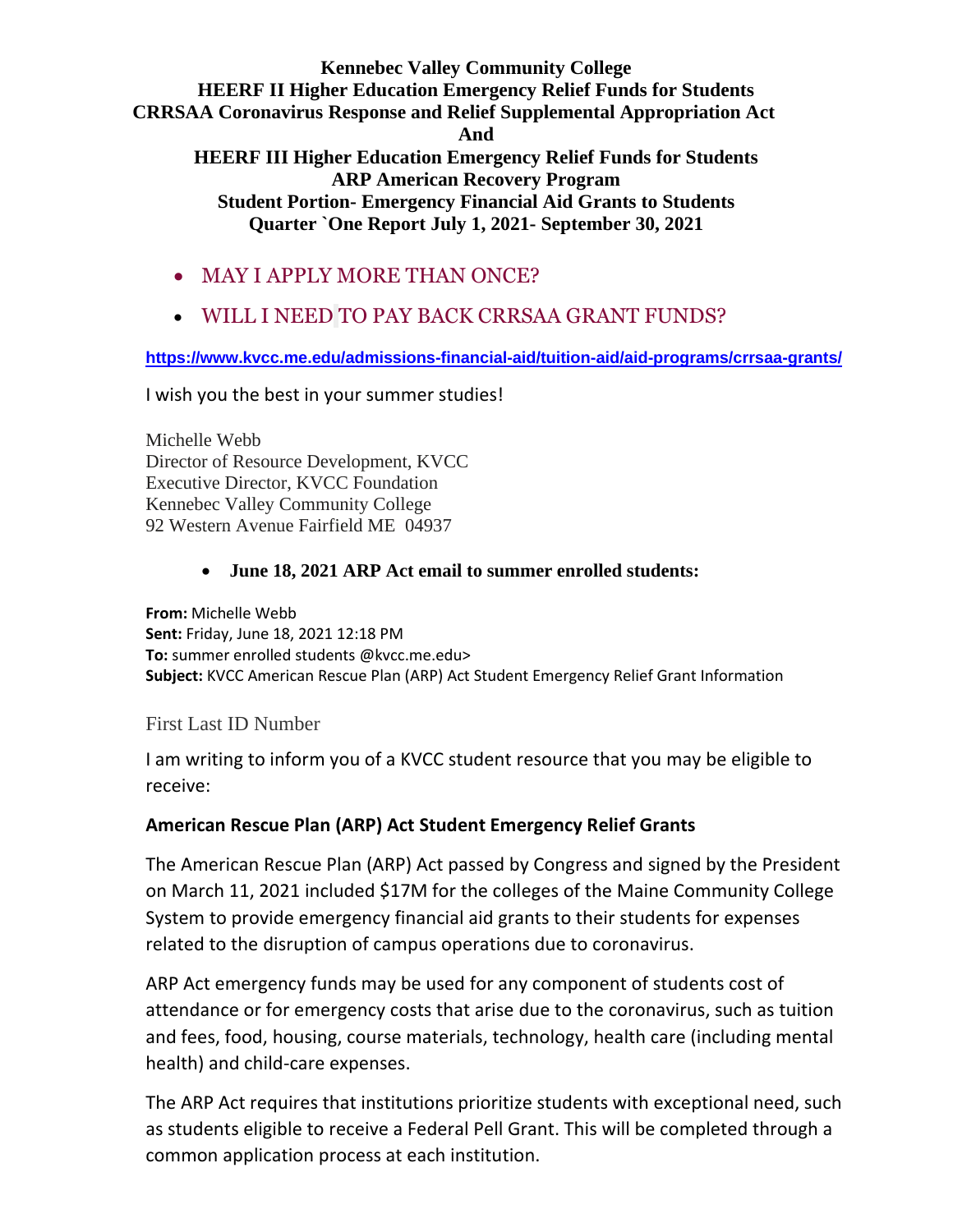**Kennebec Valley Community College HEERF II Higher Education Emergency Relief Funds for Students CRRSAA Coronavirus Response and Relief Supplemental Appropriation Act And HEERF III Higher Education Emergency Relief Funds for Students ARP American Recovery Program** 

**Student Portion- Emergency Financial Aid Grants to Students Quarter `One Report July 1, 2021- September 30, 2021**

**Please visit the** [KVCC ARP Act Grant page](https://www.kvcc.me.edu/admissions-financial-aid/tuition-aid/aid-programs/arp-grants/) **to review the following American Rescue Plan (ARP) Act (HEERF III) Frequently Asked Questions:** 

- [HOW ARE CRRSAA GRANT RECIPIENTS SELECTED?](https://www.kvcc.me.edu/admissions-financial-aid/tuition-aid/aid-programs/arp-grants/)
- [I AM AN INTERNATIONAL STUDENT, DO I QUALIFY?](https://www.kvcc.me.edu/admissions-financial-aid/tuition-aid/aid-programs/arp-grants/)
- [HOW DO I APPLY?](https://www.kvcc.me.edu/admissions-financial-aid/tuition-aid/aid-programs/arp-grants/)
- [HOW OFTEN ARE APPLICATIONS REVIEWED?](https://www.kvcc.me.edu/admissions-financial-aid/tuition-aid/aid-programs/arp-grants/)
- [HOW WILL I RECEIVE FUNDS, IF I AM AWARDED An ARP](https://www.kvcc.me.edu/admissions-financial-aid/tuition-aid/aid-programs/arp-grants/)  [GRANT?](https://www.kvcc.me.edu/admissions-financial-aid/tuition-aid/aid-programs/arp-grants/)
- [WHAT IS THE MAXIMUM AMOUNT I MAY RECEIVE?](https://www.kvcc.me.edu/admissions-financial-aid/tuition-aid/aid-programs/arp-grants/)
- [MAY I APPLY MORE THAN ONCE?](https://www.kvcc.me.edu/admissions-financial-aid/tuition-aid/aid-programs/arp-grants/)
- [WILL I NEED TO PAY BACK APR Act GRANT FUNDS?](https://www.kvcc.me.edu/admissions-financial-aid/tuition-aid/aid-programs/arp-grants/)

Michelle Webb, PPM Director of Resource Development and Advancement Executive Director, KVCC Foundation Kennebec Valley Community College

#### • **June 23, 2021 ARP Act Grant announcement email to summer enrolled students:**

**From:** Michelle Webb **Sent:** Wednesday, June 23, 2021 11:16 AM **To:** summer enrolled students @kvcc.me.edu> **Subject:** KVCC Student Grant Opportunity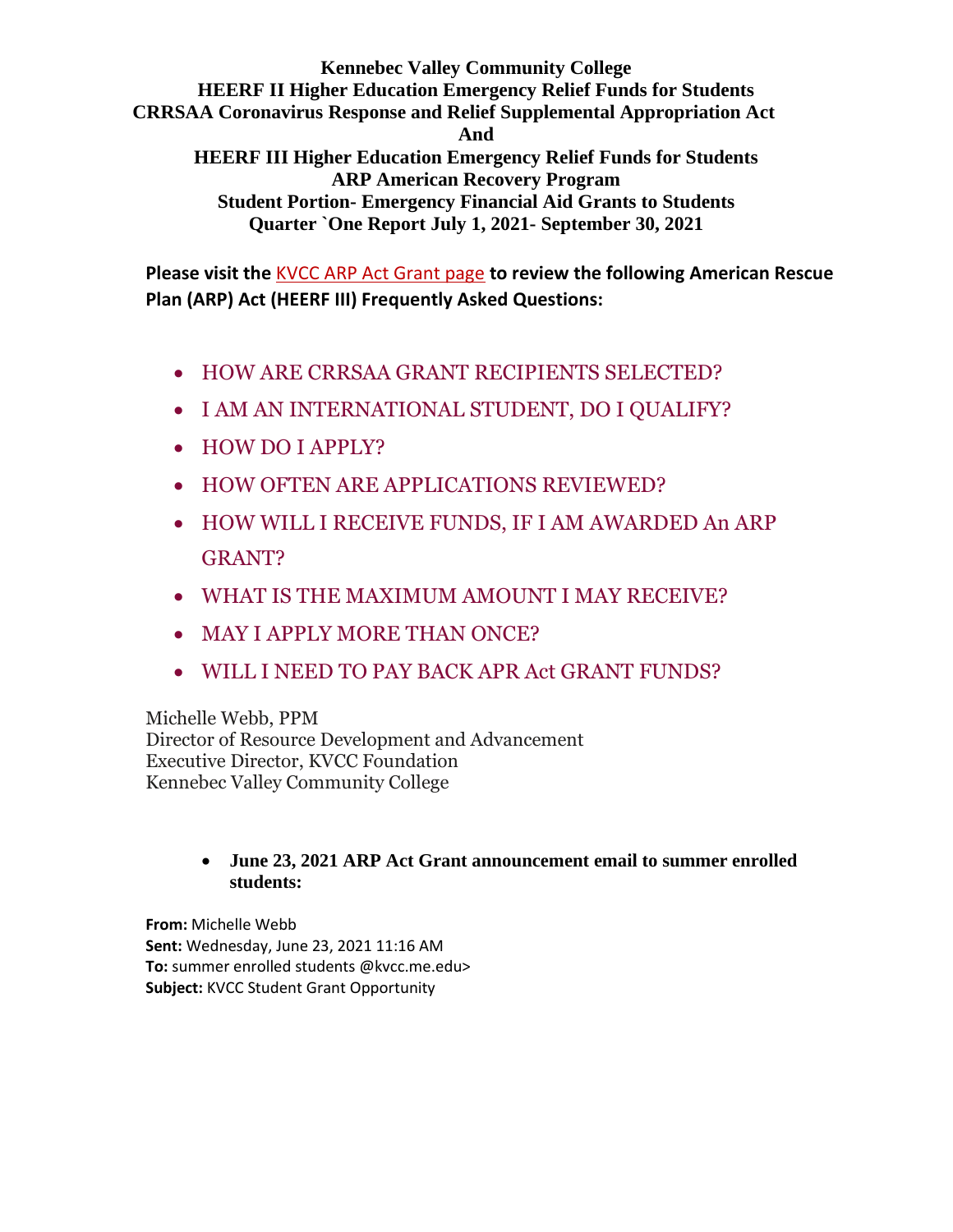

Summer enrolled KVCC students may be eligible to receive a \$500 or \$1,000 coronavirus student emergency relief grant (CARES/CRRSAA/ARP/HEERF).

Funds may be used for any component of students cost of attendance or for emergency costs that arise due to the coronavirus, such as tuition and fees, food, housing, course materials, technology, health care (including mental health) and child-care expenses.

Visit: [https://www.kvcc.me.edu/admissions-financial-aid/tuition-aid/aid](https://nam11.safelinks.protection.outlook.com/?url=https%3A%2F%2Fwww.kvcc.me.edu%2Fadmissions-financial-aid%2Ftuition-aid%2Faid-programs%2Farp-grants%2F&data=04%7C01%7CMWebb%40kvcc.me.edu%7C1b55a2a6b74f4291b63e08d93657e14d%7C25eb78d160a04eb4aa539f80c186b3e5%7C0%7C0%7C637600573329261034%7CUnknown%7CTWFpbGZsb3d8eyJWIjoiMC4wLjAwMDAiLCJQIjoiV2luMzIiLCJBTiI6Ik1haWwiLCJXVCI6Mn0%3D%7C1000&sdata=iHvccLga1oKagOGAfswO19FbDnjpqMlIBY1gQ3JgQqg%3D&reserved=0)[programs/arp-grants/](https://nam11.safelinks.protection.outlook.com/?url=https%3A%2F%2Fwww.kvcc.me.edu%2Fadmissions-financial-aid%2Ftuition-aid%2Faid-programs%2Farp-grants%2F&data=04%7C01%7CMWebb%40kvcc.me.edu%7C1b55a2a6b74f4291b63e08d93657e14d%7C25eb78d160a04eb4aa539f80c186b3e5%7C0%7C0%7C637600573329261034%7CUnknown%7CTWFpbGZsb3d8eyJWIjoiMC4wLjAwMDAiLCJQIjoiV2luMzIiLCJBTiI6Ik1haWwiLCJXVCI6Mn0%3D%7C1000&sdata=iHvccLga1oKagOGAfswO19FbDnjpqMlIBY1gQ3JgQqg%3D&reserved=0) to learn more!

Michelle Webb, PPM Director of Resource Development and Advancement Executive Director, KVCC Foundation Kennebec Valley Community College 92 Western Avenue Fairfield ME 04937 [mwebb@kvcc.me.edu](mailto:mwebb@kvcc.me.edu)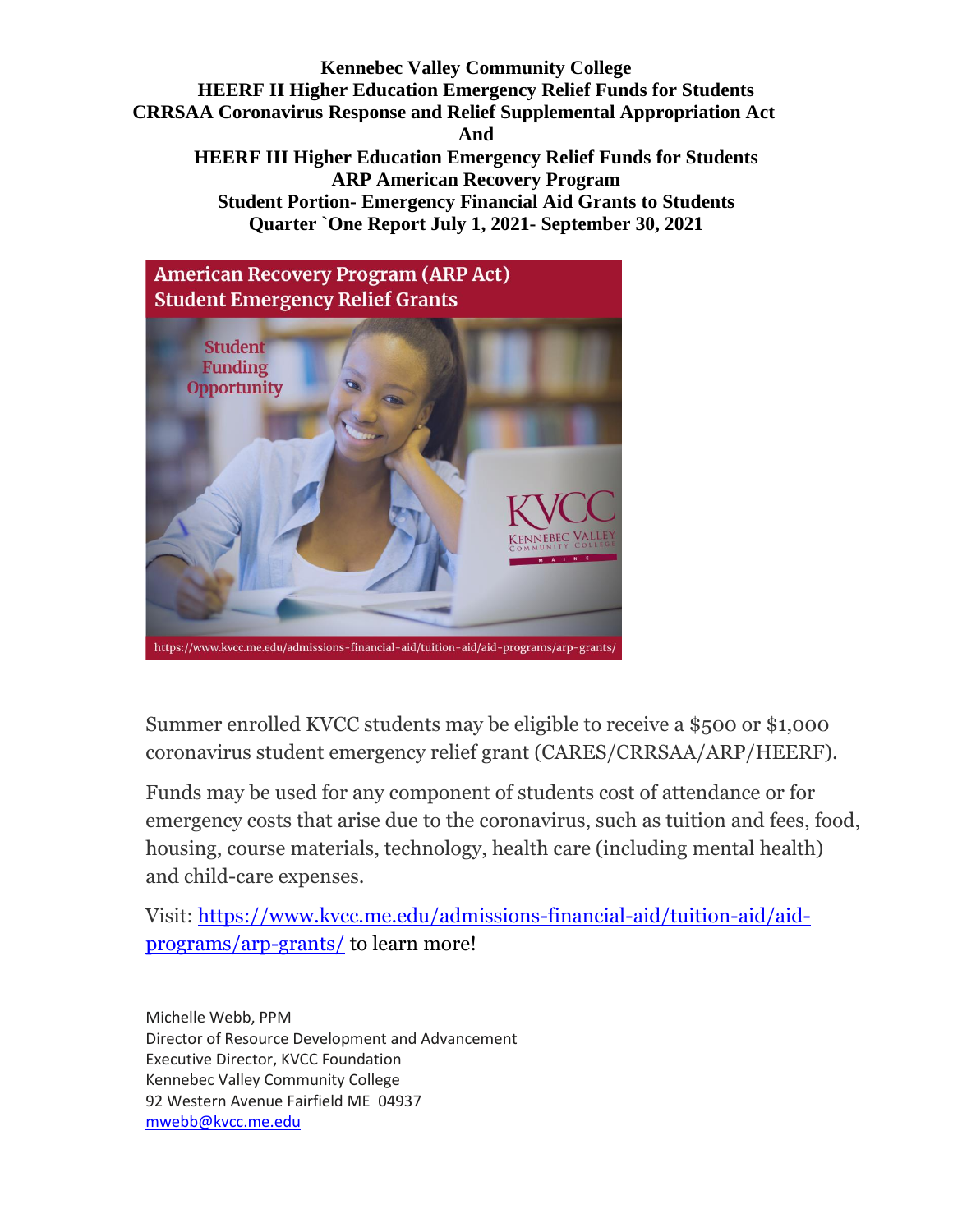• **August 2021 emails to students with outstanding account balances:**

**From:** Michelle Webb **Sent:** Friday, August 20, 2021 11:44 AM **To:** First Last [<kvcc.me.edu>](mailto:LaFlamme.Justin@kvcc.me.edu) **Subject:** Grant opportunity to resolve outstanding account for KVCC Students and Former Students -Higher Education Emergency Relief Fund (HEERF)

Dear First Last,

Student ID:

I am writing to inform you that we have **extended the deadline** to apply for the Higher Education Emergency Relief Fund (HEERF) grant to assist you in resolving your outstanding KVCC tuition and fee balances until **August 26, 2021.**

**It appears that you are eligible** to utilize these federal grant funds to resolve your current outstanding balance in the amount of: *\$379.60.* 

This is a grant opportunity, not a loan, and will not need to be repaid. You do not have to be a current KVCC student in order to apply and make use of this federal grant opportunity.

Please let me know if you have any questions regarding this grant application.

**Application:** [https://www.kvcc.me.edu/admissions-financial-aid/tuition-aid/heerf-grant-application/](https://nam11.safelinks.protection.outlook.com/?url=https%3A%2F%2Fwww.kvcc.me.edu%2Fadmissions-financial-aid%2Ftuition-aid%2Fheerf-grant-application%2F&data=04%7C01%7CMWebb%40kvcc.me.edu%7C3204abdf86ad4aaf918b08d94e13372b%7C25eb78d160a04eb4aa539f80c186b3e5%7C0%7C0%7C637626666733557598%7CUnknown%7CTWFpbGZsb3d8eyJWIjoiMC4wLjAwMDAiLCJQIjoiV2luMzIiLCJBTiI6Ik1haWwiLCJXVCI6Mn0%3D%7C1000&sdata=e1SBpXWta4o19Fg6cDenuNRf2OdwAbYPkAOdVlm0AAw%3D&reserved=0)

Michelle Webb, Kennebec Valley Community College

**From:** Michelle Webb [<MWebb@kvcc.me.edu>](mailto:MWebb@kvcc.me.edu)

**Sent:** Monday, August 9, 2021 1:23 PM

**To:** First Last [<kvcc.me.edu>](mailto:LaFlamme.Justin@kvcc.me.edu)

**Subject:** Grant opportunity to resolve outstanding account for KVCC Students and Former Students -Higher Education Emergency Relief Fund (HEERF)

**\_\_\_\_\_\_\_\_\_\_\_\_\_\_\_\_\_\_\_\_\_\_\_\_\_\_\_\_\_\_\_\_\_\_\_\_\_\_\_\_\_\_\_\_\_\_\_\_\_\_\_\_\_\_\_\_\_\_\_\_\_\_\_\_\_\_\_\_\_\_\_\_\_\_\_\_\_\_\_\_\_\_\_\_\_\_\_\_\_\_ \_\_\_\_\_\_\_\_\_\_\_\_\_\_\_\_\_\_\_\_\_\_\_\_\_\_\_\_\_\_\_\_\_\_\_\_\_\_\_\_\_\_\_\_\_\_\_\_\_\_\_\_\_\_\_\_\_\_\_\_\_\_\_\_\_\_\_\_\_\_\_\_\_\_\_\_\_\_\_\_\_\_\_\_\_\_\_\_\_\_**

First Last,

Student ID:

I am writing to encourage and remind you to apply for the Higher Education Emergency Relief Fund (HEERF) grant to assist you in resolving your outstanding KVCC tuition and fee balances that were incurred for classes between March 13, 2020 and June 30, 2021.

The online application is very short and quick to complete:

Please let me know if you have any questions  $\circled{e}$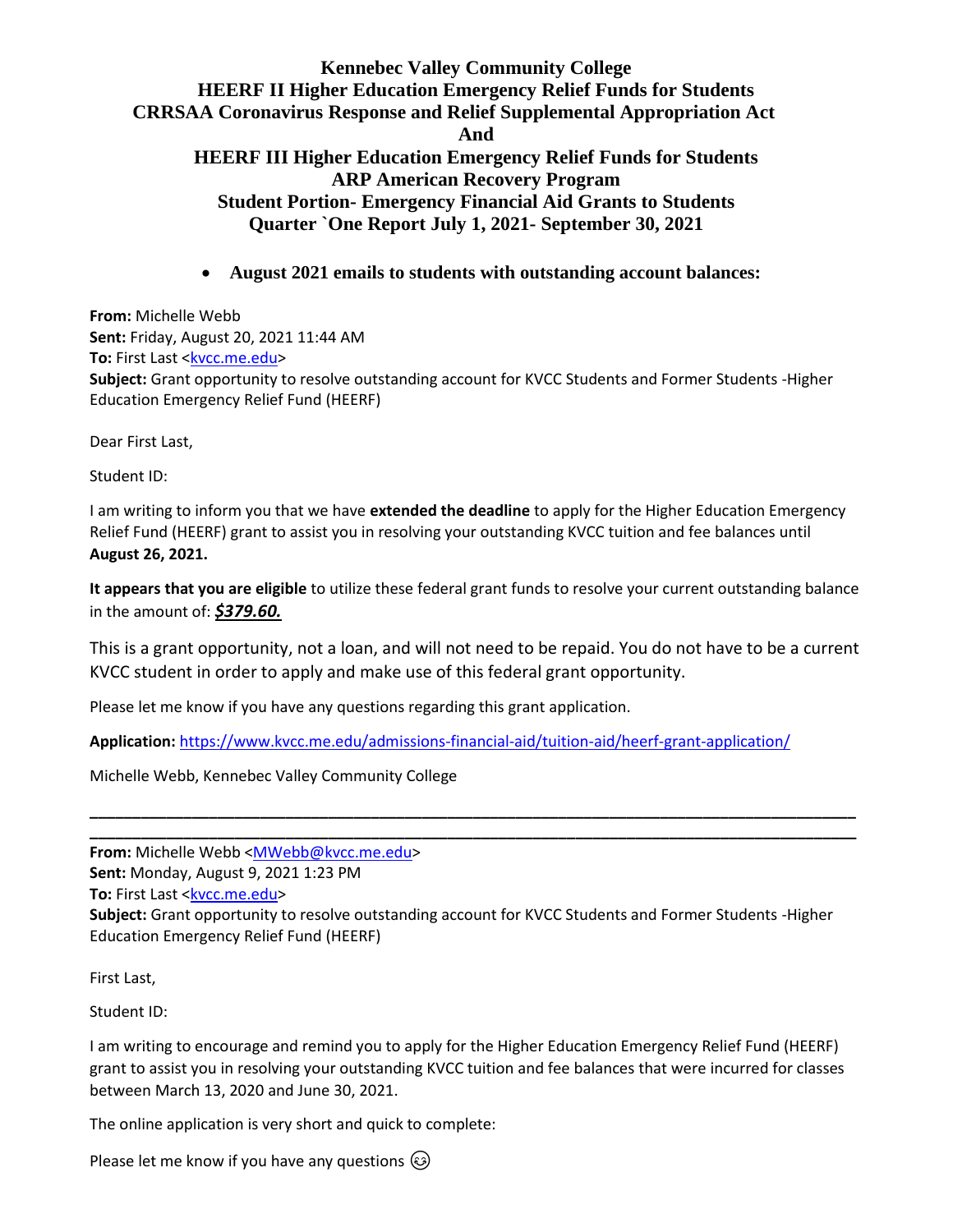By completing the application, you are consenting to authorize KVCC to use funds received under the Federal Higher Education Emergency Relief Fund (HEERF) to pay your outstanding balance owed to KVCC. **Application:**  [https://www.kvcc.me.edu/admissions-financial-aid/tuition-aid/heerf-grant-application/](https://nam11.safelinks.protection.outlook.com/?url=https%3A%2F%2Fwww.kvcc.me.edu%2Fadmissions-financial-aid%2Ftuition-aid%2Fheerf-grant-application%2F&data=04%7C01%7CMWebb%40kvcc.me.edu%7C3204abdf86ad4aaf918b08d94e13372b%7C25eb78d160a04eb4aa539f80c186b3e5%7C0%7C0%7C637626666733557598%7CUnknown%7CTWFpbGZsb3d8eyJWIjoiMC4wLjAwMDAiLCJQIjoiV2luMzIiLCJBTiI6Ik1haWwiLCJXVCI6Mn0%3D%7C1000&sdata=e1SBpXWta4o19Fg6cDenuNRf2OdwAbYPkAOdVlm0AAw%3D&reserved=0)

Michelle Webb, MPPM Director of Resource Development and Advancement Executive Director, KVCC Foundation Kennebec Valley Community College 92 Western Avenue Fairfield ME 04937

**From:** Michelle Webb **Sent:** Wednesday, August 4, 2021 **To:** First Last [<kvcc.me.edu>](mailto:LaFlamme.Justin@kvcc.me.edu) **Subject:** Grant opportunity for KVCC Students and Former Students -Higher Education Emergency Relief Fund (HEERF)

**\_\_\_\_\_\_\_\_\_\_\_\_\_\_\_\_\_\_\_\_\_\_\_\_\_\_\_\_\_\_\_\_\_\_\_\_\_\_\_\_\_\_\_\_\_\_\_\_\_\_\_\_\_\_\_\_\_\_\_\_\_\_\_\_\_\_\_\_\_\_\_\_\_\_\_\_\_\_\_\_\_\_\_\_\_\_\_\_\_\_ \_\_\_\_\_\_\_\_\_\_\_\_\_\_\_\_\_\_\_\_\_\_\_\_\_\_\_\_\_\_\_\_\_\_\_\_\_\_\_\_\_\_\_\_\_\_\_\_\_\_\_\_\_\_\_\_\_\_\_\_\_\_\_\_\_\_\_\_\_\_\_\_\_\_\_\_\_\_\_\_\_\_\_\_\_\_\_\_\_\_**

First Last,

Kennebec Valley Community College has received one-time funding from the federal government under the Higher Education Emergency Relief Fund (HEERF) to assist current and former students who owe tuition and fee balances that were incurred for classes between March 13, 2020 and June 30, 2021. These are grant funds that do not require any repayment on your part. We are contacting you to provide you with this opportunity to take care of your outstanding balance. Please apply by August 17, 2021.

To apply the funds to your balance owed to the College, you must consent to do so. If you wish to use this onetime federal funding to cover your outstanding KVCC charges, please complete the very brief application linked below.

#### **[HEERF GRANT APPLICATION](https://nam11.safelinks.protection.outlook.com/?url=https%3A%2F%2Fwww.kvcc.me.edu%2Fadmissions-financial-aid%2Ftuition-aid%2Fheerf-grant-application%2F&data=04%7C01%7CMWebb%40kvcc.me.edu%7C3204abdf86ad4aaf918b08d94e13372b%7C25eb78d160a04eb4aa539f80c186b3e5%7C0%7C0%7C637626666733547611%7CUnknown%7CTWFpbGZsb3d8eyJWIjoiMC4wLjAwMDAiLCJQIjoiV2luMzIiLCJBTiI6Ik1haWwiLCJXVCI6Mn0%3D%7C1000&sdata=5RSXQM30PxcGE12jIqqW6dJP9Yt%2BhKEIauo5JX9NmL4%3D&reserved=0)**

By completing the application, you are consenting to authorize KVCC to use funds received under the Federal Higher Education Emergency Relief Fund (HEERF) to pay your outstanding balance owed to KVCC.

Michelle Webb, MPPM Director of Resource Development and Advancement Executive Director, KVCC Foundation Kennebec Valley Community College 92 Western Avenue Fairfield ME 04937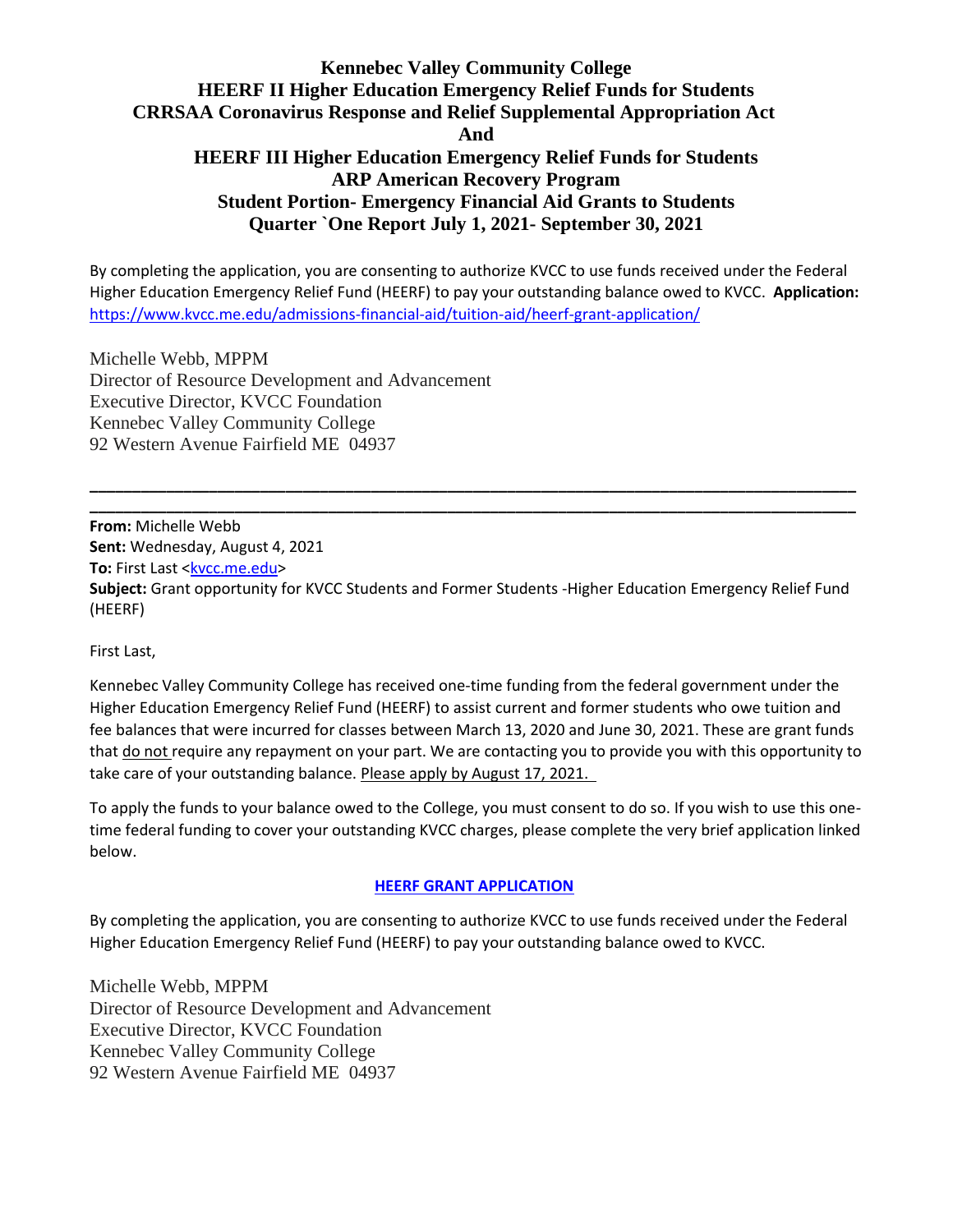• **August 16 and September 29, 2021 emails to students registered in fall courses:**

**From:** Michelle Webb **Sent:** Wednesday, September 29, 2021 2:34 PM **To:** First Last [<kvcc.me.edu>](mailto:LaFlamme.Justin@kvcc.me.edu) **Subject:** KVCC Student Emergency Relief Grant Opportunity

First Last ID

I am writing to inform you of a KVCC student resource that you may be eligible to receive.



KVCC students enrolled in Fall 2021 courses may be eligible to receive a \$1,500 or \$3,000 coronavirus student emergency relief grant (also referred to as CARES/CRRSAA/ARP/HEERF Act Funds).

Funds may be used for any component of a student's cost of attendance or for emergency costs that arise due to the coronavirus, such as tuition and fees, food, housing, course materials, technology, health care (including mental health) and childcare expenses.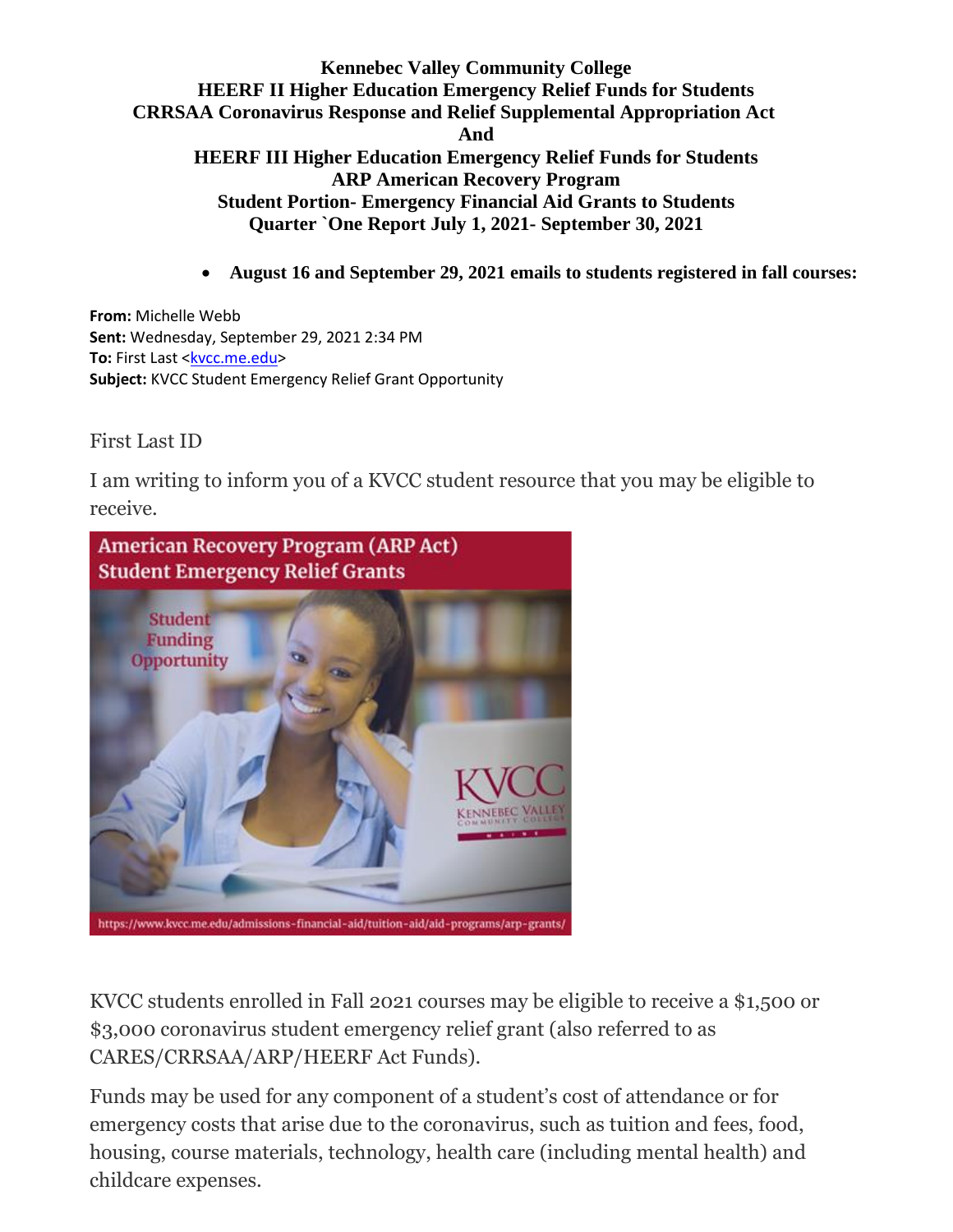KVCC will began accepting CRRSAA/ARP/HEERF grant applications for the fall 2021 semester on August 15, 2021. Fall applications will be processed bi-weekly.

# **Students may apply only once per semester as funds are limited.**

# **The application is located in your myKVCC portal, under the Finances tab.**

Visit: [https://www.kvcc.me.edu/admissions-financial-aid/tuition-aid/aid](https://nam11.safelinks.protection.outlook.com/?url=https%3A%2F%2Fwww.kvcc.me.edu%2Fadmissions-financial-aid%2Ftuition-aid%2Faid-programs%2Farp-grants%2F&data=04%7C01%7CMWebb%40kvcc.me.edu%7C1b55a2a6b74f4291b63e08d93657e14d%7C25eb78d160a04eb4aa539f80c186b3e5%7C0%7C0%7C637600573329261034%7CUnknown%7CTWFpbGZsb3d8eyJWIjoiMC4wLjAwMDAiLCJQIjoiV2luMzIiLCJBTiI6Ik1haWwiLCJXVCI6Mn0%3D%7C1000&sdata=iHvccLga1oKagOGAfswO19FbDnjpqMlIBY1gQ3JgQqg%3D&reserved=0)[programs/arp-grants/](https://nam11.safelinks.protection.outlook.com/?url=https%3A%2F%2Fwww.kvcc.me.edu%2Fadmissions-financial-aid%2Ftuition-aid%2Faid-programs%2Farp-grants%2F&data=04%7C01%7CMWebb%40kvcc.me.edu%7C1b55a2a6b74f4291b63e08d93657e14d%7C25eb78d160a04eb4aa539f80c186b3e5%7C0%7C0%7C637600573329261034%7CUnknown%7CTWFpbGZsb3d8eyJWIjoiMC4wLjAwMDAiLCJQIjoiV2luMzIiLCJBTiI6Ik1haWwiLCJXVCI6Mn0%3D%7C1000&sdata=iHvccLga1oKagOGAfswO19FbDnjpqMlIBY1gQ3JgQqg%3D&reserved=0) to learn more about this grant opportunity!

Michelle Webb, PPM Director of Resource Development and Advancement Executive Director, KVCC Foundation Kennebec Valley Community College 92 Western Avenue Fairfield ME 04937

**From:** Michelle Webb **Sent:** Monday, August 16, 2021 2:34 PM **To:** First Last [<kvcc.me.edu>](mailto:LaFlamme.Justin@kvcc.me.edu) **Subject:** KVCC Student Emergency Relief Grant Opportunity

First Last ID

I am writing to inform you of a KVCC student resource that you may be eligible to receive.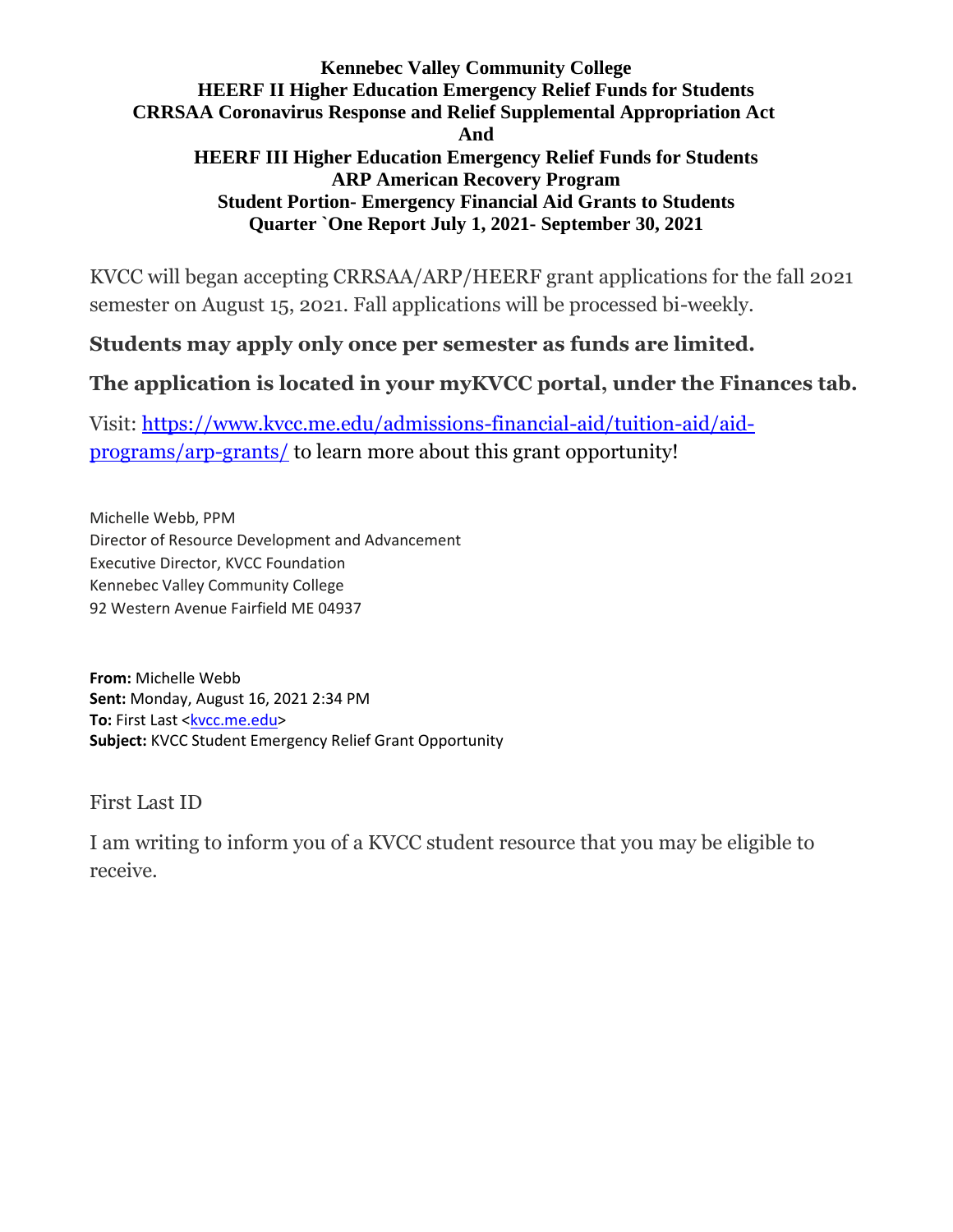

KVCC students enrolled in Fall 2021 courses may be eligible to receive a \$1,500 or \$3,000 coronavirus student emergency relief grant (also referred to as CARES/CRRSAA/ARP/HEERF).

Funds may be used for any component of a student's cost of attendance or for emergency costs that arise due to the coronavirus, such as tuition and fees, food, housing, course materials, technology, health care (including mental health) and childcare expenses.

KVCC will begin accepting CRRSAA/ARP/HEERF grant applications for the fall 2021 semester on August 15, 2021. Fall applications will begin to be processed on September 15, 2021, when we will return to our bi-weekly grant application review process. Applications for students enrolled exclusively in fall 2021 late/flex-start courses will begin to be processed on October 6, 2021.

# **The application is located in your myKVCC portal, under the Finances tab.**

Visit: [https://www.kvcc.me.edu/admissions-financial-aid/tuition-aid/aid](https://nam11.safelinks.protection.outlook.com/?url=https%3A%2F%2Fwww.kvcc.me.edu%2Fadmissions-financial-aid%2Ftuition-aid%2Faid-programs%2Farp-grants%2F&data=04%7C01%7CMWebb%40kvcc.me.edu%7C1b55a2a6b74f4291b63e08d93657e14d%7C25eb78d160a04eb4aa539f80c186b3e5%7C0%7C0%7C637600573329261034%7CUnknown%7CTWFpbGZsb3d8eyJWIjoiMC4wLjAwMDAiLCJQIjoiV2luMzIiLCJBTiI6Ik1haWwiLCJXVCI6Mn0%3D%7C1000&sdata=iHvccLga1oKagOGAfswO19FbDnjpqMlIBY1gQ3JgQqg%3D&reserved=0)[programs/arp-grants/](https://nam11.safelinks.protection.outlook.com/?url=https%3A%2F%2Fwww.kvcc.me.edu%2Fadmissions-financial-aid%2Ftuition-aid%2Faid-programs%2Farp-grants%2F&data=04%7C01%7CMWebb%40kvcc.me.edu%7C1b55a2a6b74f4291b63e08d93657e14d%7C25eb78d160a04eb4aa539f80c186b3e5%7C0%7C0%7C637600573329261034%7CUnknown%7CTWFpbGZsb3d8eyJWIjoiMC4wLjAwMDAiLCJQIjoiV2luMzIiLCJBTiI6Ik1haWwiLCJXVCI6Mn0%3D%7C1000&sdata=iHvccLga1oKagOGAfswO19FbDnjpqMlIBY1gQ3JgQqg%3D&reserved=0) to learn more!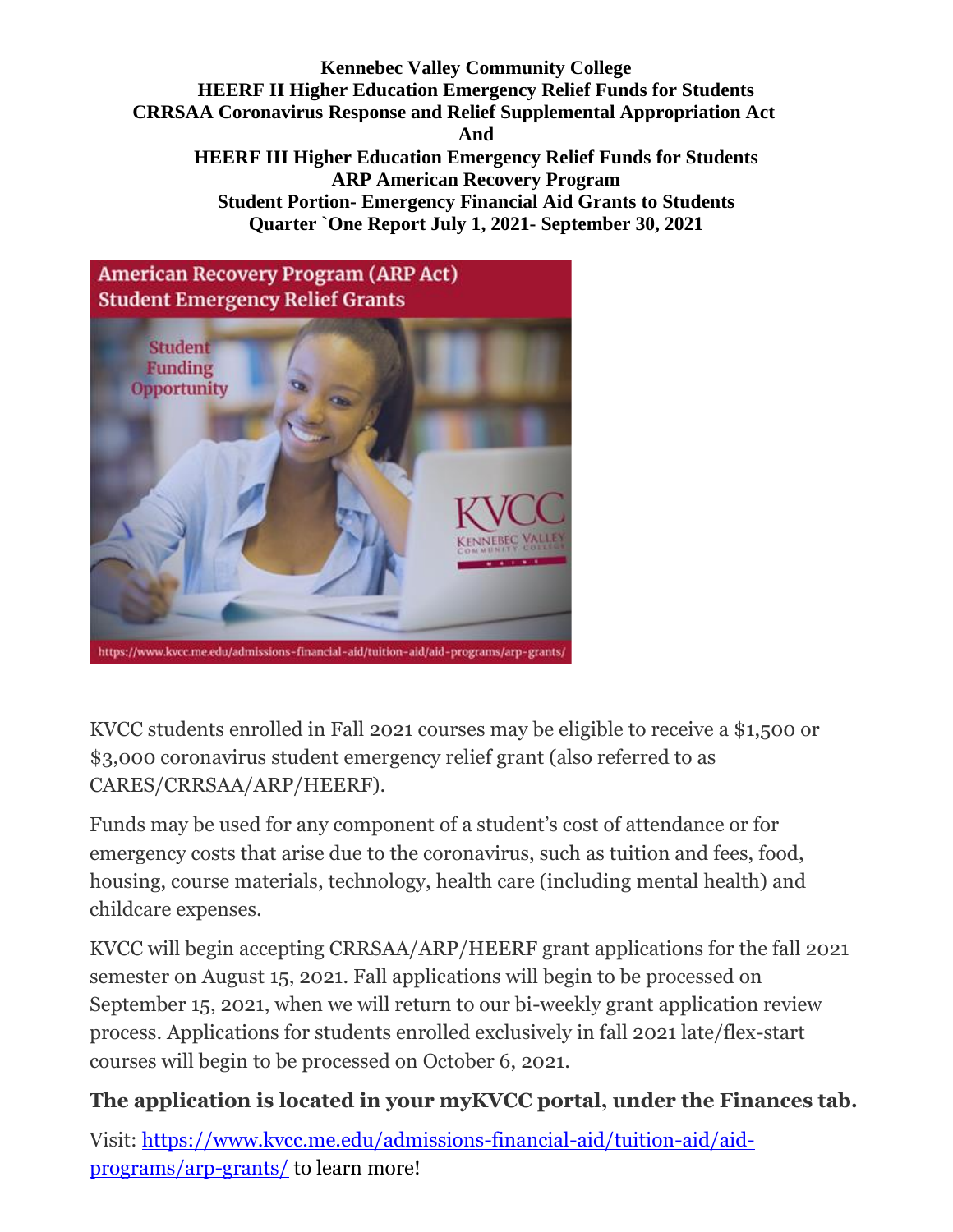Michelle Webb, PPM Director of Resource Development and Advancement Executive Director, KVCC Foundation Kennebec Valley Community College 92 Western Avenue Fairfield ME 04937

#### • **June 23, 2021 ARP Act Grant announcement on KVCC mobile app:**

**From:** Brian Holtz [<BHoltz@kvcc.me.edu>](mailto:BHoltz@kvcc.me.edu) **Sent:** Wednesday, June 23, 2021 12:02 PM **To:** Michelle Webb [<MWebb@kvcc.me.edu>](mailto:MWebb@kvcc.me.edu) **Subject:** RE: ARP Grant- Info to share with students

Attention KVCC summer students! You may be eligible to receive a \$500 or \$1,000 coronavirus student emergency relief grant!

Funds may be used for any component of students cost of attendance or for emergency costs that arise due to the coronavirus, such as tuition and fees, food, housing, course materials, technology, health care (including mental health) and child-care expenses.

Visit: [https://www.kvcc.me.edu/admissions-financial-aid/tuition-aid/aid-programs/arp-grants/](https://nam11.safelinks.protection.outlook.com/?url=https%3A%2F%2Fwww.kvcc.me.edu%2Fadmissions-financial-aid%2Ftuition-aid%2Faid-programs%2Farp-grants%2F&data=04%7C01%7CMWebb%40kvcc.me.edu%7Cb07e89476e4e4830e86208d93666b2a3%7C25eb78d160a04eb4aa539f80c186b3e5%7C0%7C0%7C637600636992661475%7CUnknown%7CTWFpbGZsb3d8eyJWIjoiMC4wLjAwMDAiLCJQIjoiV2luMzIiLCJBTiI6Ik1haWwiLCJXVCI6Mn0%3D%7C1000&sdata=ip%2Fh72cI672TA1NyolB0ZXeA0BIRHZq%2Fa8BQLaOzwNE%3D&reserved=0) to learn more!



\_\_\_\_\_\_\_\_\_\_\_\_\_\_\_\_